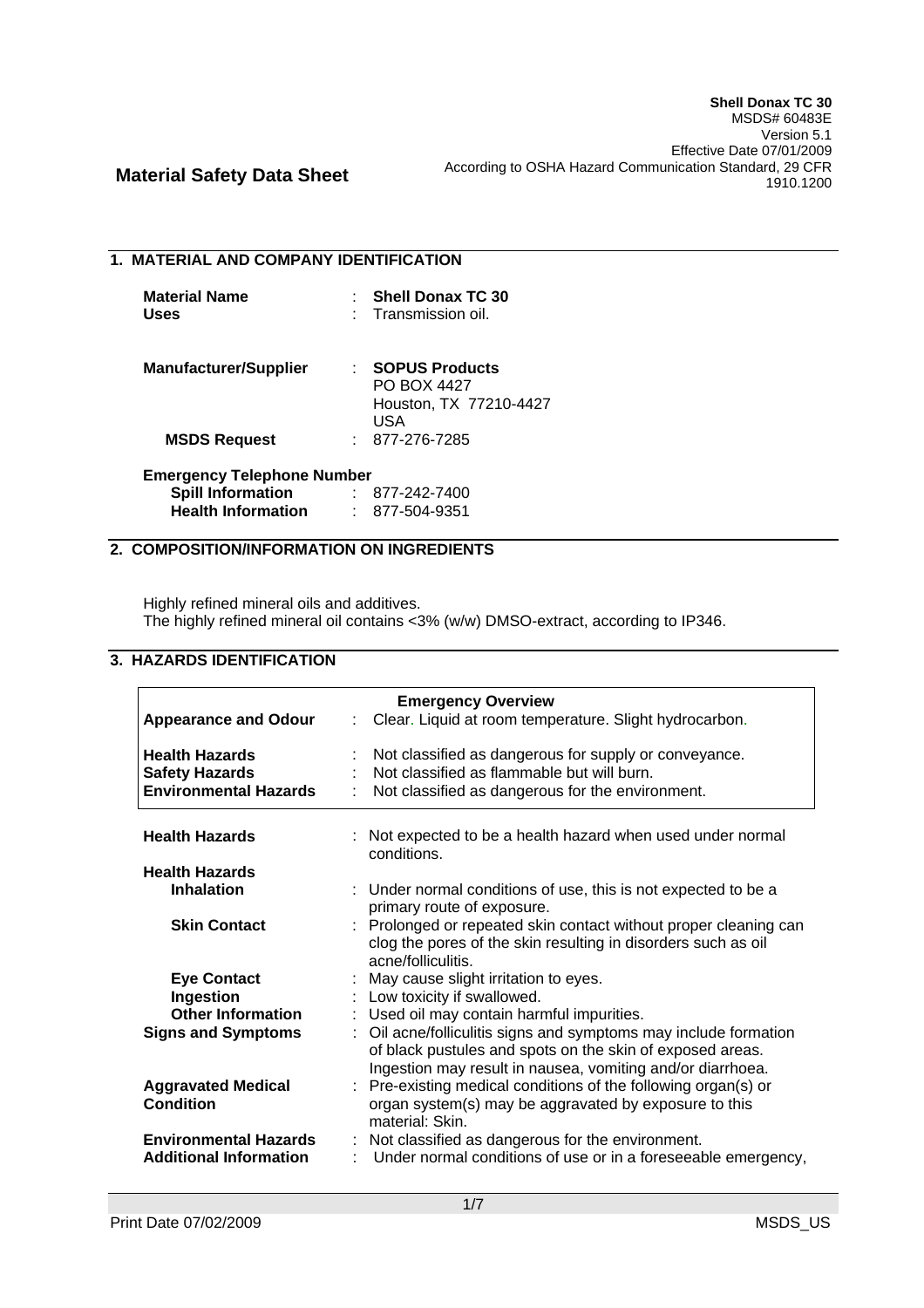| this product does not meet the definition of a hazardous |  |
|----------------------------------------------------------|--|
| chemical when evaluated according to the OSHA Hazard     |  |
| Communication Standard, 29 CFR 1910.1200.                |  |

#### **4. FIRST AID MEASURES**

| <b>General Information</b> | : Not expected to be a health hazard when used under normal<br>conditions.                                                                                                   |
|----------------------------|------------------------------------------------------------------------------------------------------------------------------------------------------------------------------|
| <b>Inhalation</b>          | No treatment necessary under normal conditions of use. If<br>t.<br>symptoms persist, obtain medical advice.                                                                  |
| <b>Skin Contact</b>        | : Remove contaminated clothing. Flush exposed area with water<br>and follow by washing with soap if available. If persistent<br>irritation occurs, obtain medical attention. |
| <b>Eye Contact</b>         | : Flush eye with copious quantities of water. If persistent<br>irritation occurs, obtain medical attention.                                                                  |
| Ingestion                  | : In general no treatment is necessary unless large quantities<br>are swallowed, however, get medical advice.                                                                |
| <b>Advice to Physician</b> | Treat symptomatically.                                                                                                                                                       |

### **5. FIRE FIGHTING MEASURES**

Clear fire area of all non-emergency personnel.

| <b>Flash point</b><br>Upper / lower<br><b>Flammability or</b><br><b>Explosion limits</b> |    | : > 232 °C / 450 °F (PMCC / ASTM D93)<br>: Typical 1 - 10 %(V)(based on mineral oil)                                                                                                                |
|------------------------------------------------------------------------------------------|----|-----------------------------------------------------------------------------------------------------------------------------------------------------------------------------------------------------|
| Auto ignition temperature                                                                |    | : > 320 °C / 608 °F                                                                                                                                                                                 |
| <b>Specific Hazards</b>                                                                  |    | : Hazardous combustion products may include: A complex<br>mixture of airborne solid and liquid particulates and gases<br>(smoke). Carbon monoxide. Unidentified organic and inorganic<br>compounds. |
| <b>Suitable Extinguishing</b>                                                            |    | : Foam, water spray or fog. Dry chemical powder, carbon                                                                                                                                             |
| Media                                                                                    |    | dioxide, sand or earth may be used for small fires only.                                                                                                                                            |
| Unsuitable Extinguishing<br>Media                                                        | ÷. | Do not use water in a jet.                                                                                                                                                                          |
| <b>Protective Equipment for</b><br><b>Firefighters</b>                                   | ÷. | Proper protective equipment including breathing apparatus<br>must be worn when approaching a fire in a confined space.                                                                              |

# **6. ACCIDENTAL RELEASE MEASURES**

Avoid contact with spilled or released material. For guidance on selection of personal protective equipment see Chapter 8 of this Material Safety Data Sheet. See Chapter 13 for information on disposal. Observe all relevant local and international regulations.

| <b>Protective measures</b> | : Avoid contact with skin and eyes. Use appropriate containment<br>to avoid environmental contamination. Prevent from spreading<br>or entering drains, ditches or rivers by using sand, earth, or<br>other appropriate barriers. |
|----------------------------|----------------------------------------------------------------------------------------------------------------------------------------------------------------------------------------------------------------------------------|
| <b>Clean Up Methods</b>    | : Slippery when spilt. Avoid accidents, clean up immediately.<br>Prevent from spreading by making a barrier with sand, earth or<br>other containment material. Reclaim liquid directly or in an                                  |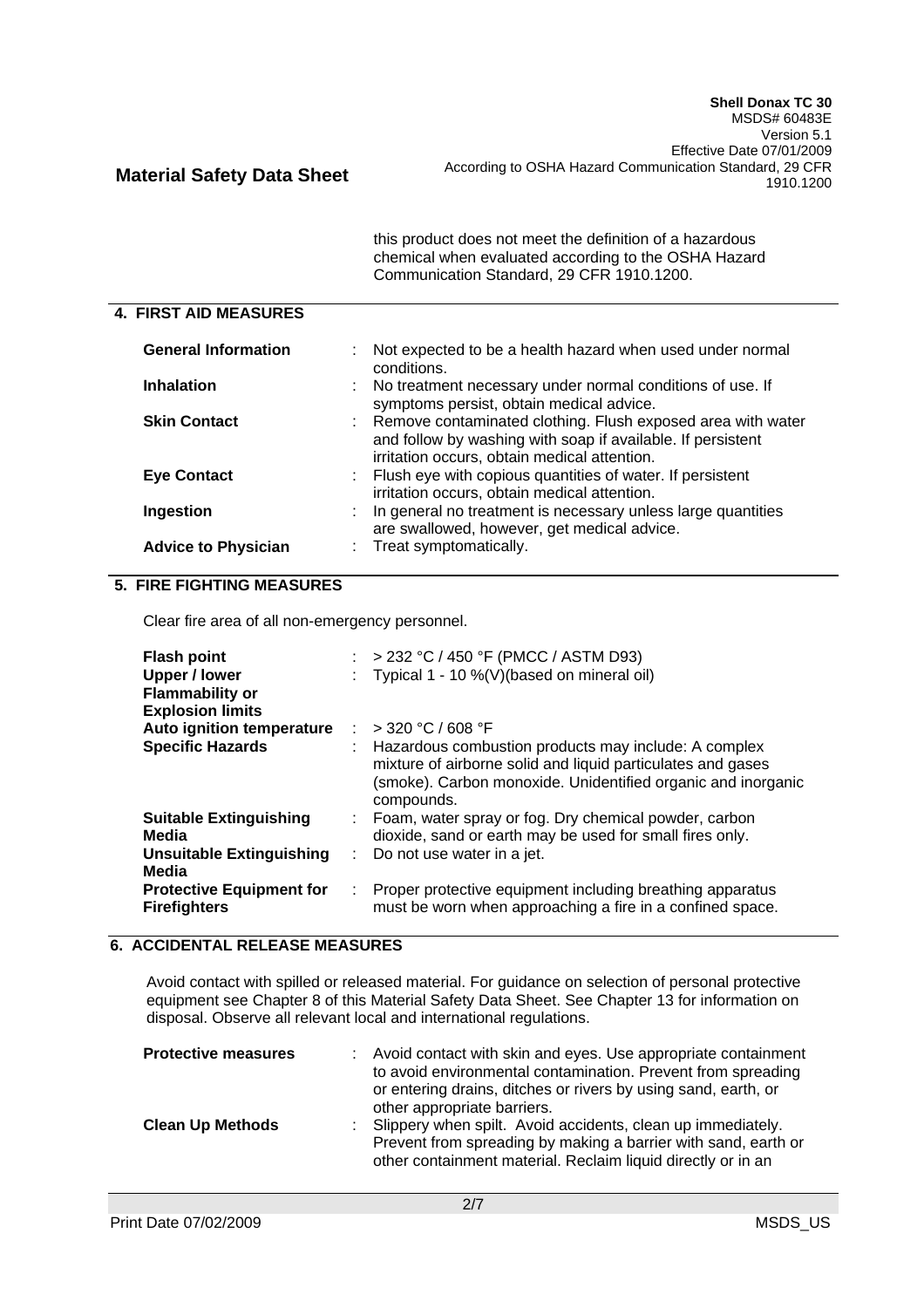MSDS# 60483E Version 5.1 Effective Date 07/01/2009 **Material Safety Data Sheet** According to OSHA Hazard Communication Standard, 29 CFR 1910.1200 absorbent. Soak up residue with an absorbent such as clay, sand or other suitable material and dispose of properly. **Additional Advice** : Local authorities should be advised if significant spillages cannot be contained.  **7. HANDLING AND STORAGE General Precautions** : Use local exhaust ventilation if there is risk of inhalation of vapours, mists or aerosols. Properly dispose of any contaminated rags or cleaning materials in order to prevent fires. Use the information in this data sheet as input to a risk assessment of local circumstances to help determine appropriate controls for safe handling, storage and disposal of this material. **Handling Example 20 handling handling in Avoid in Avoid inhaling in Avoid inhaling** vapour and/or mists. When handling product in drums, safety footwear should be worn and proper handling equipment should be used. **Storage** : Keep container tightly closed and in a cool, well-ventilated place. Use properly labelled and closeable containers. Storage Temperature: 0 - 50 °C / 32 - 122 °F **Recommended Materials** : For containers or container linings, use mild steel or high density polyethylene. **Unsuitable Materials** : PVC. **Additional Information** : Polyethylene containers should not be exposed to high temperatures because of possible risk of distortion.

# **8. EXPOSURE CONTROLS/PERSONAL PROTECTION**

#### **Occupational Exposure Limits**

| <b>Material</b>      | <b>Source</b> | Type        | ppm | mg/m3              | <b>Notation</b> |
|----------------------|---------------|-------------|-----|--------------------|-----------------|
| Oil mist,<br>mineral | <b>ACGIH</b>  | TWA(Mist.)  |     | $5 \text{ mg/m}$ 3 |                 |
| Oil mist,<br>mineral | <b>ACGIH</b>  | STEL(Mist.) |     | 10 mg/m $3$        |                 |

| <b>Exposure Controls</b>      | The level of protection and types of controls necessary will vary<br>depending upon potential exposure conditions. Select controls<br>based on a risk assessment of local circumstances.<br>Appropriate measures include: Adequate ventilation to control<br>airborne concentrations. Where material is heated, sprayed or<br>mist formed, there is greater potential for airborne<br>concentrations to be generated. |
|-------------------------------|-----------------------------------------------------------------------------------------------------------------------------------------------------------------------------------------------------------------------------------------------------------------------------------------------------------------------------------------------------------------------------------------------------------------------|
| <b>Personal Protective</b>    | Personal protective equipment (PPE) should meet                                                                                                                                                                                                                                                                                                                                                                       |
| <b>Equipment</b>              | recommended national standards. Check with PPE suppliers.                                                                                                                                                                                                                                                                                                                                                             |
| <b>Respiratory Protection</b> | No respiratory protection is ordinarily required under normal<br>conditions of use. In accordance with good industrial hygiene                                                                                                                                                                                                                                                                                        |

**Shell Donax TC 30**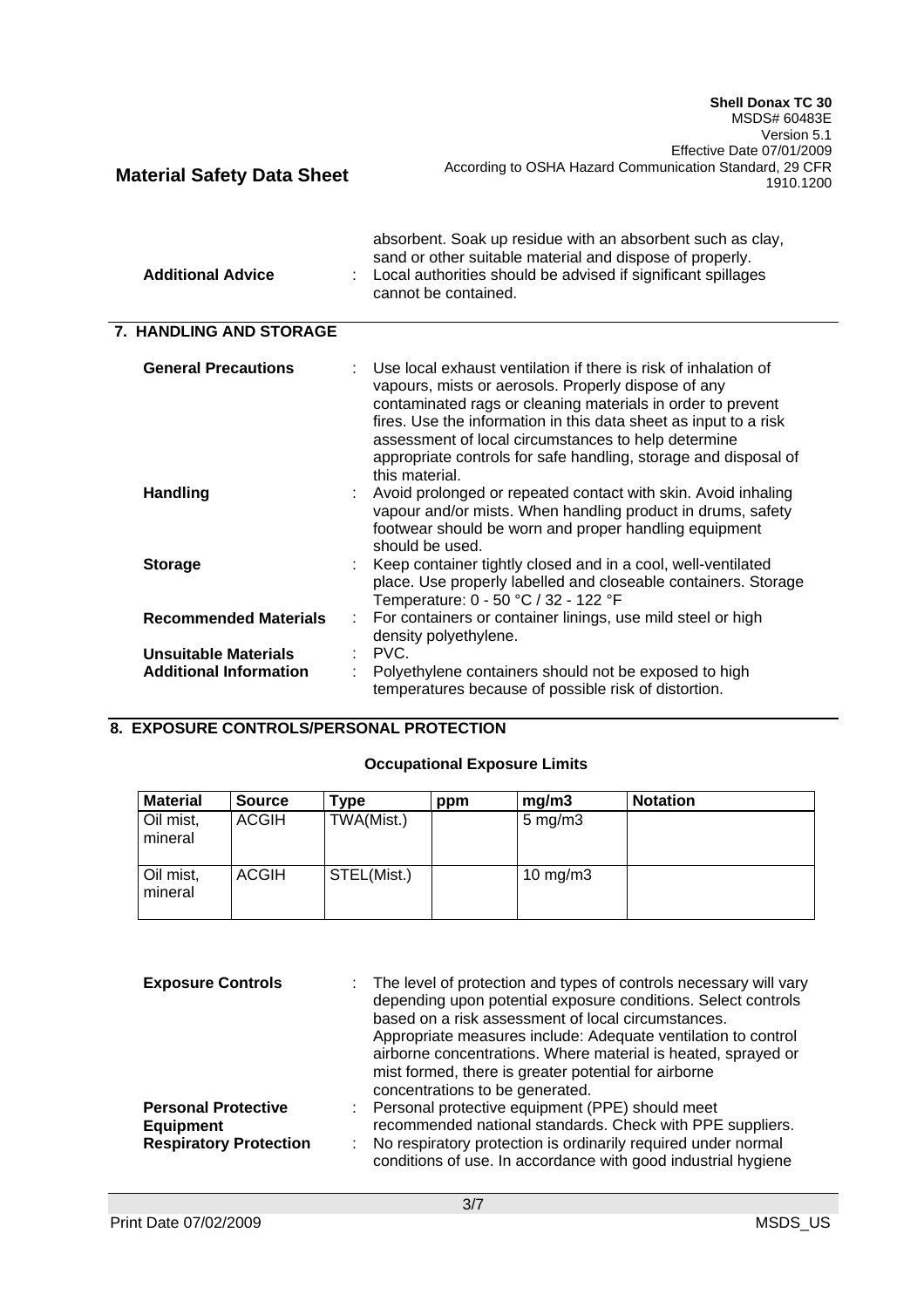#### practices, precautions should be taken to avoid breathing of material. If engineering controls do not maintain airborne concentrations to a level which is adequate to protect worker health, select respiratory protection equipment suitable for the specific conditions of use and meeting relevant legislation. Check with respiratory protective equipment suppliers. Where air-filtering respirators are suitable, select an appropriate combination of mask and filter. Select a filter suitable for combined particulate/organic gases and vapours [boiling point >65°C(149 °F)]. **Hand Protection** : Where hand contact with the product may occur the use of gloves approved to relevant standards (e.g. Europe: EN374, US: F739) made from the following materials may provide suitable chemical protection: PVC, neoprene or nitrile rubber gloves. Suitability and durability of a glove is dependent on usage, e.g. frequency and duration of contact, chemical resistance of glove material, glove thickness, dexterity. Always seek advice from glove suppliers. Contaminated gloves should be replaced. Personal hygiene is a key element of effective hand care. Gloves must only be worn on clean hands. After using gloves, hands should be washed and dried thoroughly. Application of a non-perfumed moisturizer is recommended. **Eye Protection** : Wear safety glasses or full face shield if splashes are likely to occur. **Protective Clothing <b>Example 2**: Skin protection not ordinarily required beyond standard issue work clothes. **Monitoring Methods** : Monitoring of the concentration of substances in the breathing zone of workers or in the general workplace may be required to confirm compliance with an OEL and adequacy of exposure controls. For some substances biological monitoring may also be appropriate. **Environmental Exposure Controls** : Minimise release to the environment. An environmental assessment must be made to ensure compliance with local environmental legislation.

# **9. PHYSICAL AND CHEMICAL PROPERTIES**

| Appearance<br>Odour<br>рH<br>Initial Boiling Point and | : Clear. Liquid at room temperature.<br>: Slight hydrocarbon.<br>: Not applicable.<br>: > 280 °C / 536 °F estimated value(s) |
|--------------------------------------------------------|------------------------------------------------------------------------------------------------------------------------------|
| <b>Boiling Range</b>                                   |                                                                                                                              |
| Pour point                                             | : Typical -30 $^{\circ}$ C / -22 $^{\circ}$ F                                                                                |
| Flash point                                            | : > 232 °C / 450 °F (PMCC / ASTM D93)                                                                                        |
| Upper / lower Flammability                             | : Typical $1 - 10\%$ (V) (based on mineral oil)                                                                              |
| or Explosion limits                                    |                                                                                                                              |
| Auto-ignition temperature                              | $:$ > 320 °C / 608 °F                                                                                                        |
| Vapour pressure                                        | $:$ < 0.5 Pa at 20 °C / 68 °F (estimated value(s))                                                                           |
| Density                                                | : Typical 899 kg/m3 at 15 °C / 59 °F                                                                                         |
| Water solubility                                       | : Negligible.                                                                                                                |
| n-octanol/water partition<br>coefficient (log Pow)     | $\therefore$ > 6 (based on information on similar products)                                                                  |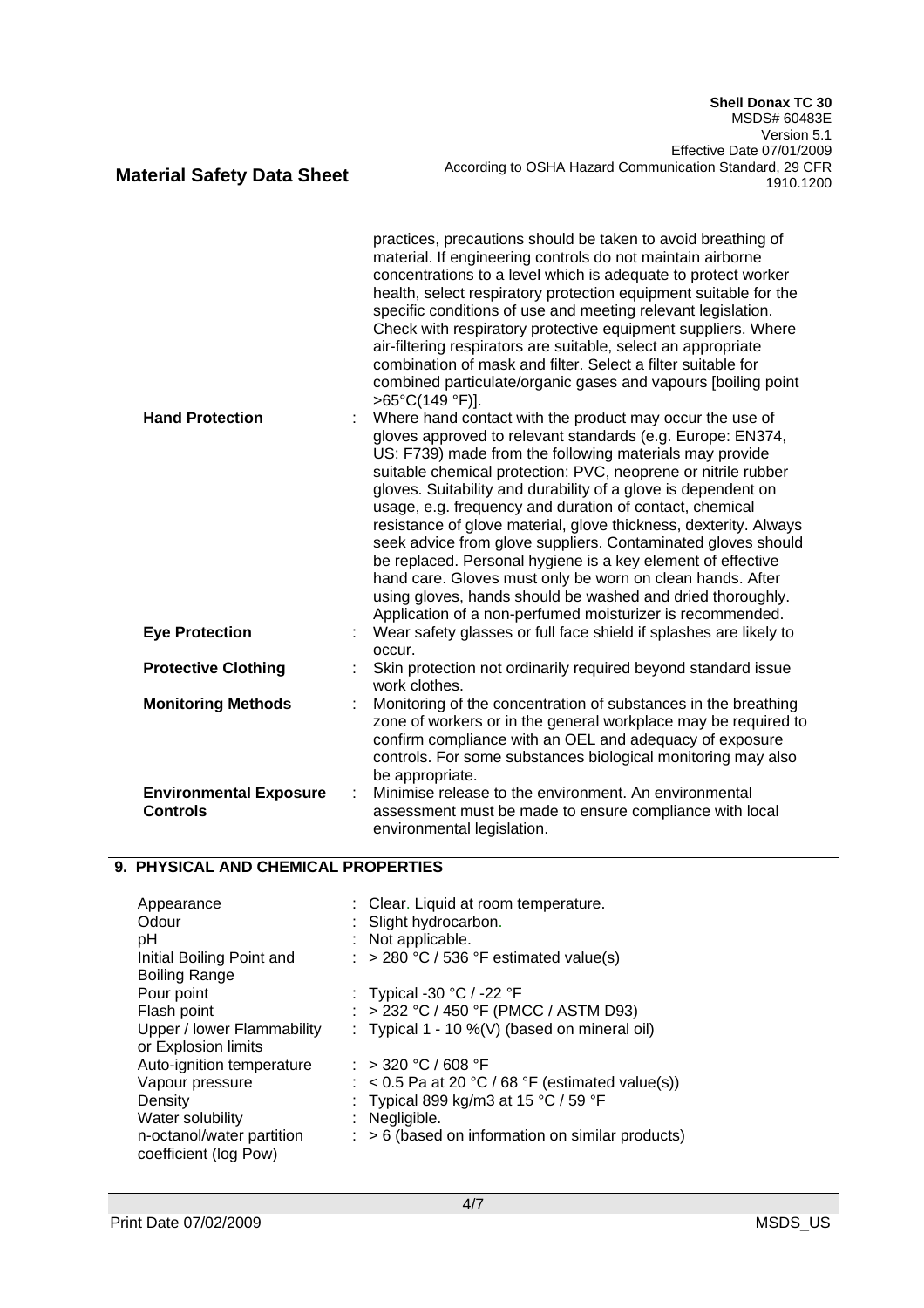| Kinematic viscosity        | : Typical 194 mm2/s at 40 °C / 104 °F |
|----------------------------|---------------------------------------|
| Vapour density (air=1)     | $\therefore$ > 1 (estimated value(s)) |
| Evaporation rate (nBuAc=1) | : Data not available                  |

### **10. STABILITY AND REACTIVITY**

| <b>Stability</b><br><b>Conditions to Avoid</b><br><b>Materials to Avoid</b> | : Stable.<br>: Extremes of temperature and direct sunlight.<br>: Strong oxidising agents. |
|-----------------------------------------------------------------------------|-------------------------------------------------------------------------------------------|
| <b>Hazardous Decomposition</b>                                              | : Hazardous decomposition products are not expected to form                               |
| <b>Products</b>                                                             | during normal storage.                                                                    |

## **11. TOXICOLOGICAL INFORMATION**

| <b>Basis for Assessment</b>                              | Information given is based on data on the components and the<br>toxicology of similar products.                                                                                                                                                                                                                           |
|----------------------------------------------------------|---------------------------------------------------------------------------------------------------------------------------------------------------------------------------------------------------------------------------------------------------------------------------------------------------------------------------|
| <b>Acute Oral Toxicity</b>                               | Expected to be of low toxicity: LD50 > 5000 mg/kg                                                                                                                                                                                                                                                                         |
| <b>Acute Dermal Toxicity</b>                             | Expected to be of low toxicity: LD50 > 5000 mg/kg                                                                                                                                                                                                                                                                         |
| <b>Acute Inhalation Toxicity</b>                         | Not considered to be an inhalation hazard under normal<br>conditions of use.                                                                                                                                                                                                                                              |
| <b>Skin Irritation</b>                                   | Expected to be slightly irritating. Prolonged or repeated skin<br>contact without proper cleaning can clog the pores of the skin<br>resulting in disorders such as oil acne/folliculitis.                                                                                                                                 |
| <b>Eye Irritation</b>                                    | Expected to be slightly irritating.                                                                                                                                                                                                                                                                                       |
| <b>Respiratory Irritation</b>                            | Inhalation of vapours or mists may cause irritation.                                                                                                                                                                                                                                                                      |
| <b>Sensitisation</b>                                     | Not expected to be a skin sensitiser.                                                                                                                                                                                                                                                                                     |
| <b>Repeated Dose Toxicity</b>                            | Not expected to be a hazard.                                                                                                                                                                                                                                                                                              |
| <b>Mutagenicity</b>                                      | Not considered a mutagenic hazard.                                                                                                                                                                                                                                                                                        |
| Carcinogenicity                                          | Product contains mineral oils of types shown to be non-<br>carcinogenic in animal skin-painting studies. Highly refined<br>mineral oils are not classified as carcinogenic by the<br>International Agency for Research on Cancer (IARC). Other<br>components are not known to be associated with carcinogenic<br>effects. |
| <b>Reproductive and</b><br><b>Developmental Toxicity</b> | Not expected to be a hazard.                                                                                                                                                                                                                                                                                              |
| <b>Additional Information</b>                            | Used oils may contain harmful impurities that have<br>accumulated during use. The concentration of such impurities<br>will depend on use and they may present risks to health and<br>the environment on disposal. ALL used oil should be handled<br>with caution and skin contact avoided as far as possible.             |

## **12. ECOLOGICAL INFORMATION**

Ecotoxicological data have not been determined specifically for this product. Information given is based on a knowledge of the components and the ecotoxicology of similar products.

| <b>Acute Toxicity</b> | : Poorly soluble mixture. May cause physical fouling of aquatic<br>organisms. Expected to be practically non toxic: LL/EL/IL50 ><br>100 mg/l (to aquatic organisms) (LL/EL50 expressed as the<br>nominal amount of product required to prepare aqueous test |
|-----------------------|-------------------------------------------------------------------------------------------------------------------------------------------------------------------------------------------------------------------------------------------------------------|
|                       |                                                                                                                                                                                                                                                             |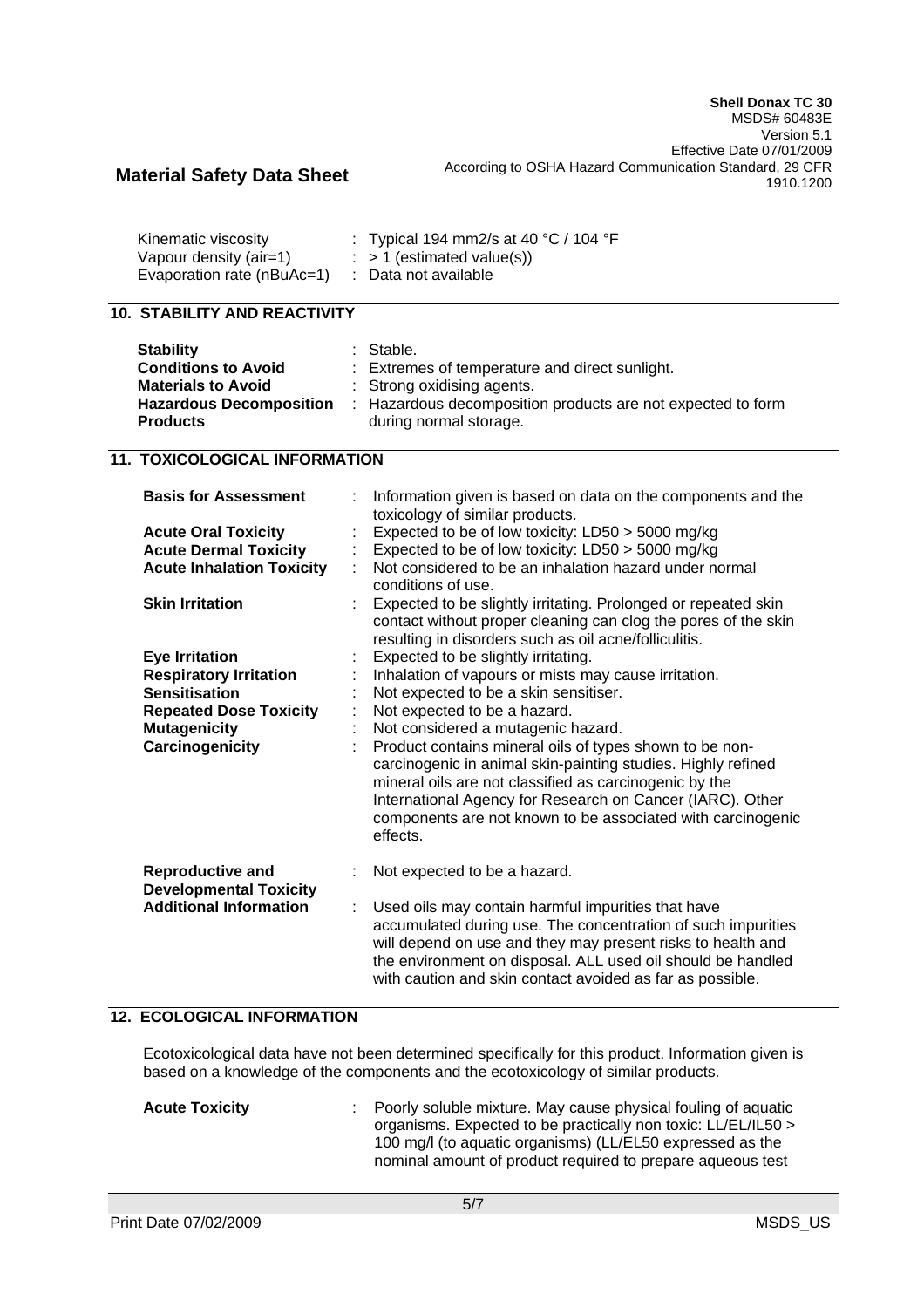|                                                        | extract). Mineral oil is not expected to cause any chronic<br>effects to aquatic organisms at concentrations less than 1 mg/l.                                                                                                                                                                                        |
|--------------------------------------------------------|-----------------------------------------------------------------------------------------------------------------------------------------------------------------------------------------------------------------------------------------------------------------------------------------------------------------------|
| <b>Mobility</b>                                        | Liquid under most environmental conditions. Floats on water. If<br>it enters soil, it will adsorb to soil particles and will not be<br>mobile.                                                                                                                                                                        |
| Persistence/degradability                              | Expected to be not readily biodegradable. Major constituents<br>are expected to be inherently biodegradable, but the product<br>contains components that may persist in the environment.                                                                                                                              |
| <b>Bioaccumulation</b><br><b>Other Adverse Effects</b> | Contains components with the potential to bioaccumulate.<br>Product is a mixture of non-volatile components, which are not<br>expected to be released to air in any significant quantities. Not<br>expected to have ozone depletion potential, photochemical<br>ozone creation potential or global warming potential. |
| <b>13. DISPOSAL CONSIDERATIONS</b>                     |                                                                                                                                                                                                                                                                                                                       |
| <b>Material Disposal</b>                               | Recover or recycle if possible. It is the responsibility of the<br>waste generator to determine the toxicity and physical                                                                                                                                                                                             |

|                           | waste classification and disposal methods in compliance with<br>applicable regulations. Do not dispose into the environment, in |
|---------------------------|---------------------------------------------------------------------------------------------------------------------------------|
|                           | drains or in water courses.                                                                                                     |
| <b>Container Disposal</b> | Dispose in accordance with prevailing regulations, preferably                                                                   |
|                           | to a recognised collector or contractor. The competence of the<br>collector or contractor should be established beforehand.     |
| <b>Local Legislation</b>  | Disposal should be in accordance with applicable regional,                                                                      |
|                           | national, and local laws and regulations.                                                                                       |

properties of the material generated to determine the proper

# **14. TRANSPORT INFORMATION**

#### **US Department of Transportation Classification (49CFR)**

This material is not subject to DOT regulations under 49 CFR Parts 171-180.

This material is not classified as dangerous under IMDG regulations.

#### **IATA (Country variations may apply)**

This material is not classified as dangerous under IATA regulations.

## **15. REGULATORY INFORMATION**

The regulatory information is not intended to be comprehensive. Other regulations may apply to this material.

#### **Federal Regulatory Status**

## **Notification Status**

EINECS All components listed or

**IMDG**